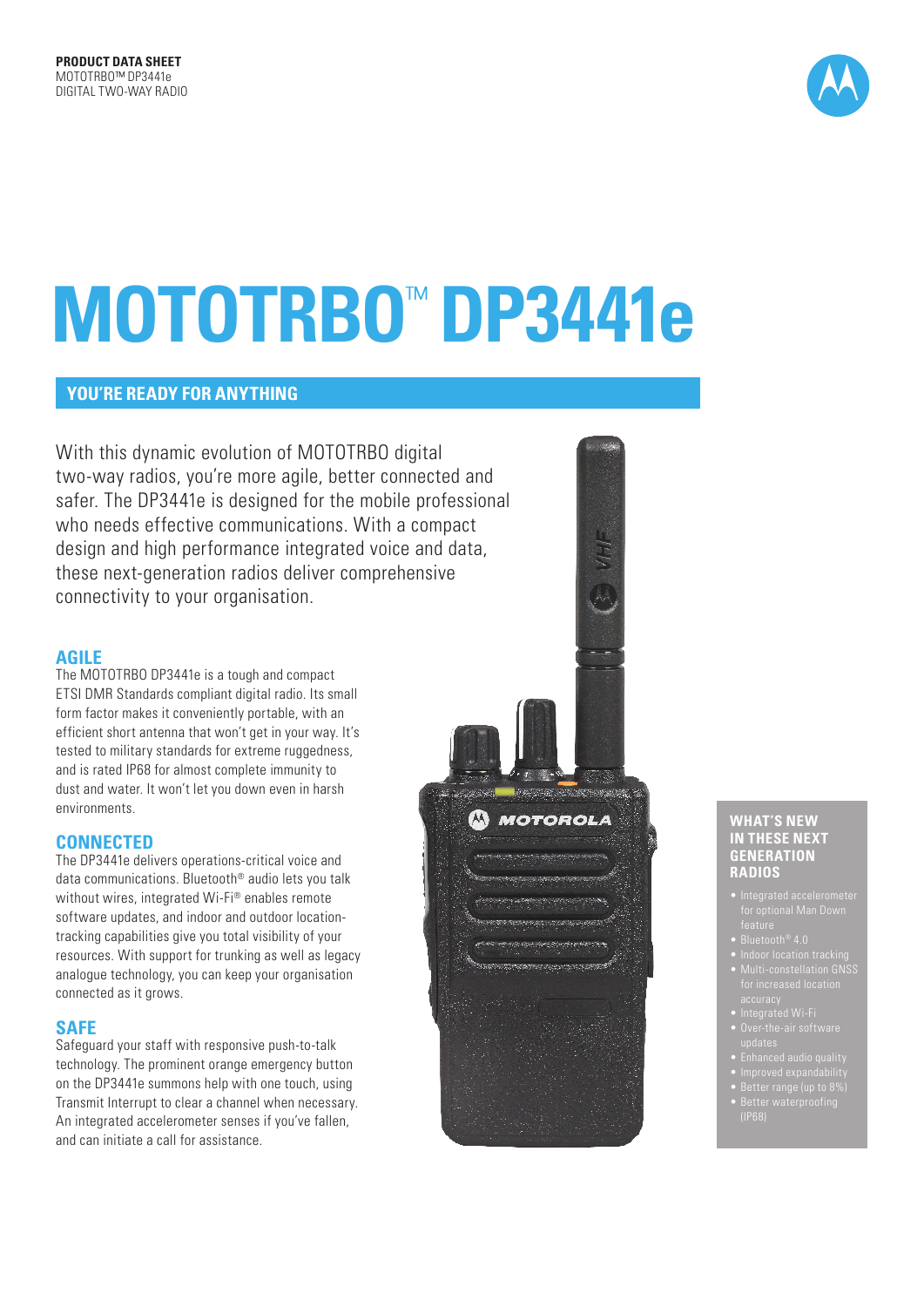

| Model Number                                           | DP3441e          |             |  |  |  |  |
|--------------------------------------------------------|------------------|-------------|--|--|--|--|
| Band                                                   | VHF              | UHF         |  |  |  |  |
| <b>GENERAL SPECIFICATIONS</b>                          |                  |             |  |  |  |  |
| Frequency                                              | 136-174 MHz      | 403-527 MHz |  |  |  |  |
| High Power Output                                      | 5 W              | 4 W         |  |  |  |  |
| Low Power Output                                       | 1 W              | 1 W         |  |  |  |  |
| <b>Channel Spacing</b>                                 | 12.5, 20, 25 kHz |             |  |  |  |  |
| <b>Channel Capacity</b>                                | 32               |             |  |  |  |  |
| Dimensions (H x W x D), Radio + 1600mAh Li-ion Battery | 100 x 56 x 30 mm |             |  |  |  |  |
| Weight, Radio + 1600mAh Li-ion Battery                 | 254g             |             |  |  |  |  |
| Digital / Analogue Battery Life <sup>1</sup>           | 16.0 / 12.0      |             |  |  |  |  |
| Power Supply (Nominal)                                 | 7.5V             |             |  |  |  |  |

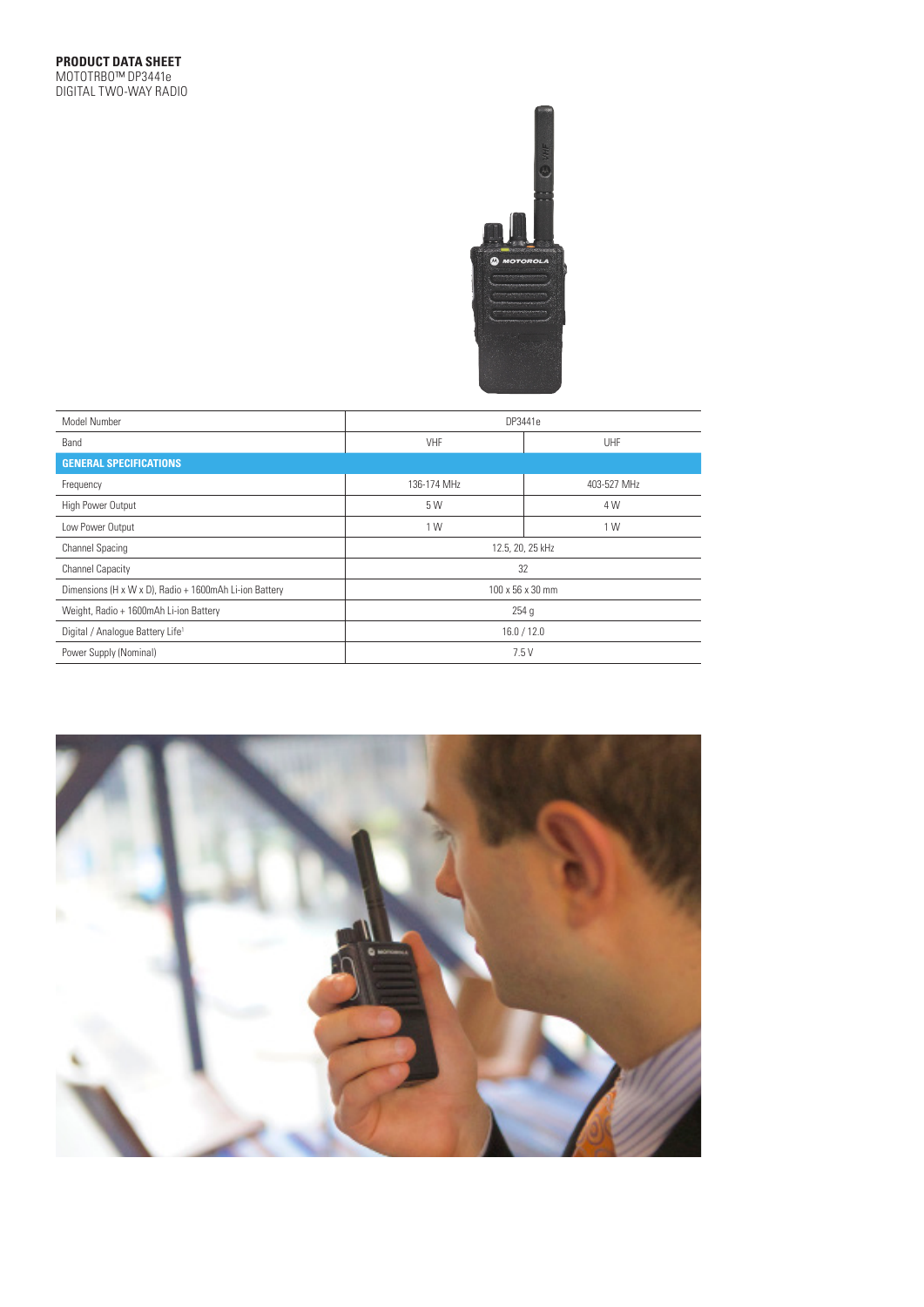| TRANSMITTER SPECIFICATIONS                       |                                                                                                                                 |
|--------------------------------------------------|---------------------------------------------------------------------------------------------------------------------------------|
| <b>Channel Spacing</b>                           | 12.5, 20, 25 kHz                                                                                                                |
| <b>4FSK Digital Modulation</b>                   | 12.5 kHz Data: 7K60F1D and 7K60FXD<br>12.5 kHz Voice: 7K60F1F and 7K60FXF<br>Combination of 12.5 kHz Voice and Data:<br>7K60F1W |
| Digital Protocol                                 | ETSI TS 102 361-1, -2, -3                                                                                                       |
| <b>Conducted/Radiated Emissions</b><br>(TIA603D) | -36 dBm < 1GHz, -30 dBm > 1GHz                                                                                                  |
| Adjacent Channel Power                           | 60dB (12.5 kHz)<br>70dB (20 / 25 kHz)                                                                                           |
| <b>Frequency Stability</b>                       | $\pm$ 0.5 ppm                                                                                                                   |
| <b>RECEIVER SPECIFICATIONS</b>                   |                                                                                                                                 |
| Analoque Sensitivity (12dB SINAD)                | $0.16$ uV                                                                                                                       |
| Digital Sensitivity (5% BER)                     | $0.14$ uV                                                                                                                       |
| Intermodulation (TIA603D)                        | 70 dB                                                                                                                           |
| Adjacent Channel Selectivity,<br>(TIA603A)-1T    | 60 dB (12.5 kHz)<br>70 dB (20 / 25 kHz)                                                                                         |
| Adjacent Channel Selectivity,<br>(TIA603D)-2T    | 45 dB (12.5 kHz)<br>70 dB (20 / 25 kHz)                                                                                         |
| Spurious Rejection (TIA603D)                     | 70 dB                                                                                                                           |
| <b>AUDIO SPECIFICATIONS</b>                      |                                                                                                                                 |
| Digital Vocoder Type                             | AMBE+2™                                                                                                                         |
| Audio Response                                   | TIA603D                                                                                                                         |
| Rated Audio                                      | 0.5W                                                                                                                            |
| Audio Distortion at Rated Audio                  | 3%                                                                                                                              |
| Hum and Noise                                    | -40 dB (12.5 kHz)<br>-45 dB (20 / 25 kHz)                                                                                       |
| <b>Conducted Spurious Emissions</b><br>(TIA603D) | -57 dBm                                                                                                                         |

| <b>BLUETOOTH SPECIFICATIONS</b>     |                                                                                            |  |  |  |  |
|-------------------------------------|--------------------------------------------------------------------------------------------|--|--|--|--|
| Version                             | 4 0                                                                                        |  |  |  |  |
| Range                               | Class 2, 10 m                                                                              |  |  |  |  |
| <b>Supported Profiles</b>           | Bluetooth Headset Profile (HSP), Serial Port<br>Profile (SPP), Motorola fast push-to-talk. |  |  |  |  |
| Simultaneous Connections            | 1 x audio accessory and 1 x data device                                                    |  |  |  |  |
| Permanent Discoverable Mode         | Optional                                                                                   |  |  |  |  |
| <b>GNSS SPECIFICATIONS</b>          |                                                                                            |  |  |  |  |
| <b>Constellation Support</b>        | GPS, GLONASS                                                                               |  |  |  |  |
| Time To First Fix. Cold Start       | $<$ 60 s                                                                                   |  |  |  |  |
| Time To First Fix. Hot Start        | $< 10$ s                                                                                   |  |  |  |  |
| Horizontal Accuracy                 | < 5m                                                                                       |  |  |  |  |
| <b>Wi-Fi SPECIFICATIONS</b>         |                                                                                            |  |  |  |  |
| <b>Standards Supported</b>          | IEEE 802.11b, 802.11g, 802.11n                                                             |  |  |  |  |
| Security Protocol Supported         | WPA, WPA-2, WEP                                                                            |  |  |  |  |
| Maximum Number of SSIDs             | 64                                                                                         |  |  |  |  |
| <b>ENVIRONMENTAL SPECIFICATIONS</b> |                                                                                            |  |  |  |  |
| Operating Temperature <sup>2</sup>  | $-30$ °C to $+60$ °C                                                                       |  |  |  |  |
| Storage Temperature                 | $-40$ °C to $+85$ °C                                                                       |  |  |  |  |
| Electrostatic Discharge             | IFC 61000-4-2 Level 4                                                                      |  |  |  |  |
| Dust and Water Intrusion            | IEC 60529 - IP68, 2 m for 2 hrs                                                            |  |  |  |  |
| Packaging Test                      | MII-STD 810D and F                                                                         |  |  |  |  |
|                                     |                                                                                            |  |  |  |  |

#### **CONNECTION**

- ⃝ VHF Band, 5 W
- $\bullet$  UHF Band, 4 W
- $\bullet$  32 Channels
- ⃝ Analogue and Digital
- Voice and Data
- $\circ$  Integrated Wi-Fi
- Canned Text Messaging ⃝ Multi-constellation GNSS
- ⃝ High Efficiency GNSS
- Event-Driven Location Update
- Bluetooth Audio
- ⃝ Bluetooth Data
- ⃝ Bluetooth Permanent
- Discoverable Mode ⃝ Bluetooth Indoor Location Tracking
- Voice Announcement
- ⃝ Text to Speech
- ⃝ Option Board
- Home Channel Reminder

#### **AUDIO**

- Intelligent Audio
	- ⃝ IMPRES Audio
- ⃝ SINC+ Noise Cancellation ● Acoustic Feedback
- Suppressor ● User-Selectable Audio Profiles
- ⃝ Switch Speaker
- ⃝ Trill Enhancement

#### **PERSONALISATION**

- ⃝ Wide Range of Accessories
- 2 Programmable Buttons
- Emergency Button

#### **MANAGEMENT**

- ⃝ Radio Management
- Over-the-Air Programming ⃝ Over-the-Air Software Update

#### **SAFETY**

- ⃝ Integrated Accelerometer
- ⃝ Man Down
- Lone Worker
- Basic Privacy
- URE Castle Filivacy<br>
Contract Privacy<br>
Contract -
	- $\circ$  AES256 Encryption
	- Transmit Interrupt (decode)
	- ⃝ Transmit Interrupt (encode)  $\bullet$  Emergency
	- Emergency Search Tone
		- Remote Monitor
	- Radio Disable / Enable
	- ⃝ Waterproof to IP68 ● Rugged to MIL-STD 810

# umid **SYSTEMS**

- Direct Mode (including Dual Capacity Direct Mode)
- **■** IP Site Connect (Single and Multi-Site)
	- ⃝ Capacity Plus (Single and Multi-Site)
	- ⃝ Capacity Max
	- Standard feature
	- O Optional feature

NOTES

1: Typical battery life, 5/5/90 profile at maximum transmitter power with GNSS, Bluetooth, Wi-Fi and Option Board applications disabled.

| <b>MILITARY STANDARDS</b> |                     |                           |               |                  |               |                           |               |                           |               |                           |
|---------------------------|---------------------|---------------------------|---------------|------------------|---------------|---------------------------|---------------|---------------------------|---------------|---------------------------|
|                           | <b>MIL-STD 810C</b> |                           | MIL-STD 810D  |                  | MIL-STD 810E  |                           | MIL-STD 810F  |                           | MIL-STD 810G  |                           |
|                           | <b>METHOD</b>       | PROCEDURE                 | <b>METHOD</b> | <b>PROCEDURE</b> | <b>METHOD</b> | PROCEDURE                 | <b>METHOD</b> | PROCEDURE                 | <b>METHOD</b> | PROCEDURE                 |
| I ow Pressure             | 500.1               |                           | 500.2         | Ш                | 500.3         | $\mathbf{I}$              | 500.4         | $\mathbb{I}$              | 500.5         | $\mathbb{I}$              |
| High Temp                 | 501.1               | $\parallel$ , $\parallel$ | 501.2         | $I/A1$ , $II/A1$ | 501.3         | $I/A1$ , $II/A1$          | 501.4         | I/Hot, II/Hot             | 501.5         | I/A1, II/A1               |
| Low Temp                  | 502.1               |                           | 502.2         | $I/C3$ , $II/C1$ | 502.3         | $I/C3$ , $II/C1$          | 502.4         | $I/C3$ , $II/C1$          | 502.5         | $I/C3$ , $II/C1$          |
| <b>Temp Shock</b>         | 503.1               |                           | 503.2         | A1/C3            | 503.3         | A1/C3                     | 503.4         |                           | 503.5         | $-C$                      |
| Solar Radiation           | 505.1               | $\mathbb{I}$              | 505.2         | I/Hot-Dry        | 505.3         | I/Hot-Dry                 | 505.4         | I/Hot-Dry                 | 505.5         | I/A1                      |
| Rain                      | 506.1               | $\parallel$ , $\parallel$ | 506.2         | I, II            | 506.3         | $\parallel$ , $\parallel$ | 506.4         | 1, III                    | 506.5         | 1, III                    |
| Humidity                  | 507.1               | $\mathbb{I}$              | 507.2         | II/Hot-Humid     | 507.3         | II/Hot-Humid              | 507.4         | $\overline{\phantom{a}}$  | 507.5         | II/Hot-Humid              |
| Salt Fog                  | 509.1               |                           | 509.2         |                  | 509.3         |                           | 509.4         | $\overline{\phantom{a}}$  | 509.5         |                           |
| Dust                      | 510.1               | $\parallel$ , $\parallel$ | 510.2         | I, II            | 510.3         | $\parallel$ , $\parallel$ | 510.4         | $\parallel$ , $\parallel$ | 510.5         | $\parallel$ , $\parallel$ |
| Vibration                 | 514.2               | VIII/F. W. XI             | 514.3         | $I/10$ , $II/3$  | 514.4         | $1/10.$ 11/3              | 514.5         | 1/24.11/5                 | 514.6         | $1/24$ , $11/5$           |
| Shock                     | 516.2               | $\mathbb{I}$              | 516.3         | I, IV            | 516.4         | I, IV                     | 516.5         | I, IV                     | 516.6         | I, IV                     |

# Actual observed runtimes may vary. 2: Radio only. Battery operation down to -10 °C only.